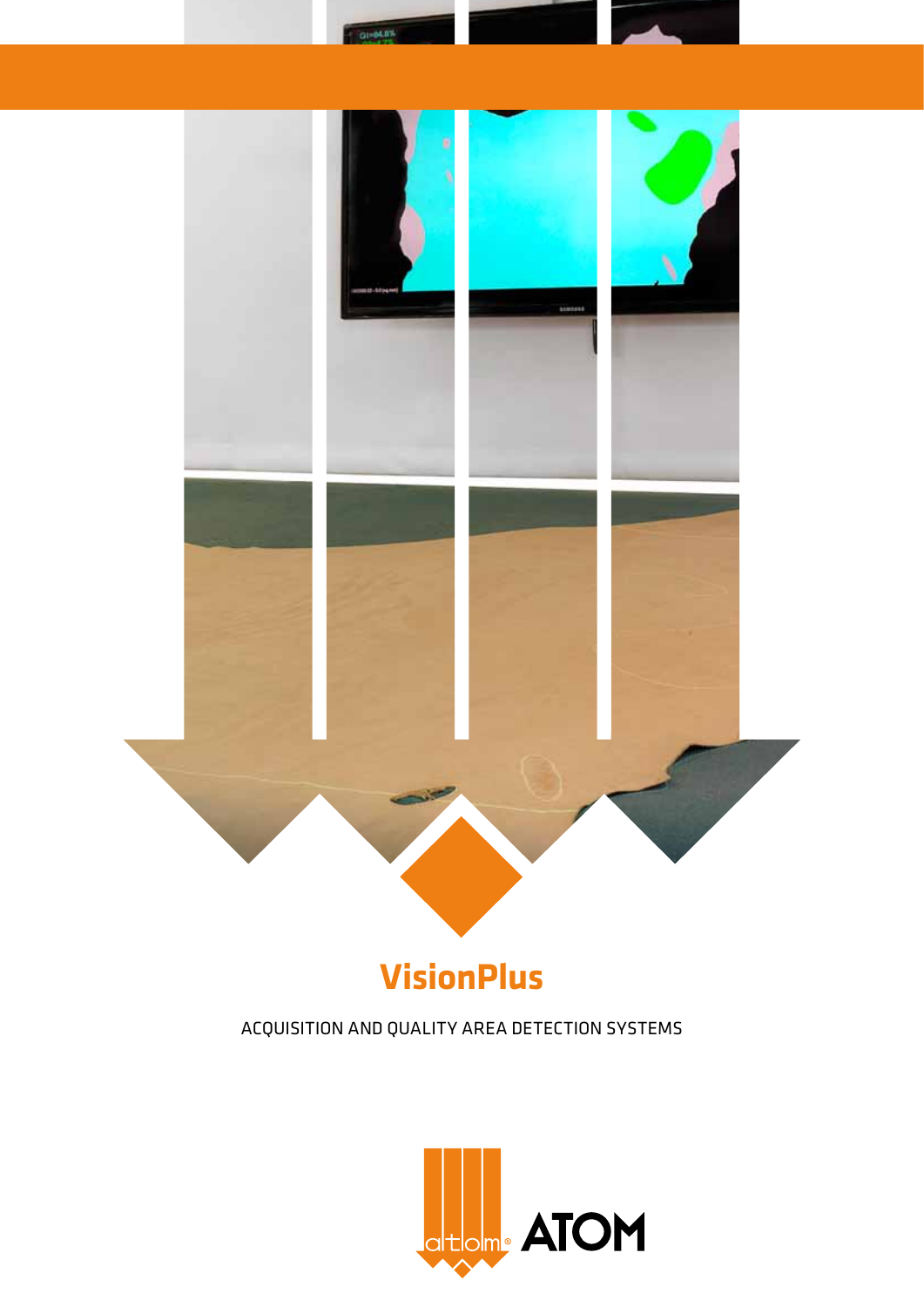VisionPlus is a complete range of acquisition and quality area detection systems. they allow to automatically acquire the contour of leather, no matter which kind of colour, as well as the quality areas of pre-marked hides with any light condition. the range includes off-line solutions close to in-line integrated systems.



**IntelliView**

# **IntelliScan**



The IntelliView range offers conveyorized off-line models, which can automatically acquire leather contour of any kind and colour. The lighting system and the exclusive FlashTracer optical pen allow a clear visualization of the surface and ease the quality area marking.

The IntelliScan models can automatically acquire leather contour and quality areas of pre-marked hides with any light condition.

Available both in off-line version and integrated with various FlashCut knife cutting tables, they are widely used for automotive and furniture industries.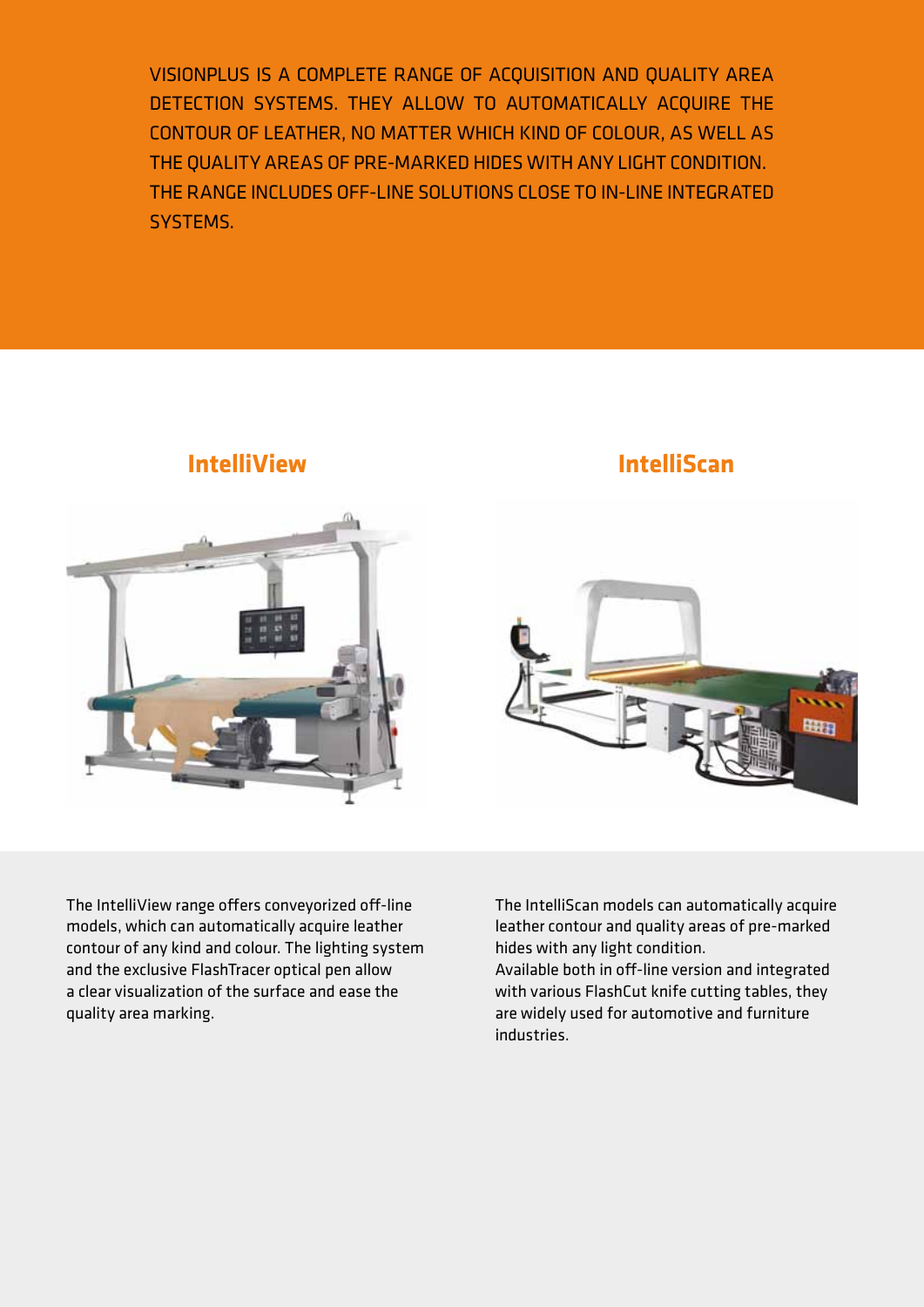

#### **SEQUENTIAL ACQUISITION**

Sequential steps acquisition system allows the acquisition of hides bigger than the acquisition area, but above all, processing hides step-bystep, it eases hides inspection, by approaching the area to be inspected to the operator. Moreover, it optimises the processing time, allowing to nest the shapes over the parts already examinated.



### flash tracer OPTICAL PEN

It allows to easily mark defects and quality area of the hides, and to display them both on the screen and directly on the hide, each one with a proper colour. Moreover, Flash Tracer operates as a mouse, able to launch nesting and cutting operations and to modify parameters directly on the working area.



After scanning and nesting calculation, the off-line acquisition systems print an identification label with bar code to be applied to the leather.

Thanks to the label reader the operator can quickly and easily find the cutting layout which corresponds to the leather to be processed.



BAR CODE OPTIMIZED NESTING

Customized systems for automatic nesting and friendly interface dramatically reduce the overall time for placing the shapes to be processed, and optimize the material yield.

## LOGO TYPED MATERIAI S

The in-line IntelliScan system scans the logo typed materials. Together with the nesting algorithm, it allows to automatically place shapes to be cut, considering the graphic of printed materials.



#### INTEGRATED SYSTEMS

Availability of systems integrated with FlashCut knife cutting tables, that allow to combine acquisition, nesting, cutting and collecting steps. They allow to cut operating and labor costs and to gather the whole production cycle in a single machinery.



#### SHAPES ACQUISITION

Availability of digital scanning systems to automatically acquire models. The system takes photos of the shapes, vectorizes them, automatically corrects optical distorsions, and exports data in Atom format ready to cut.